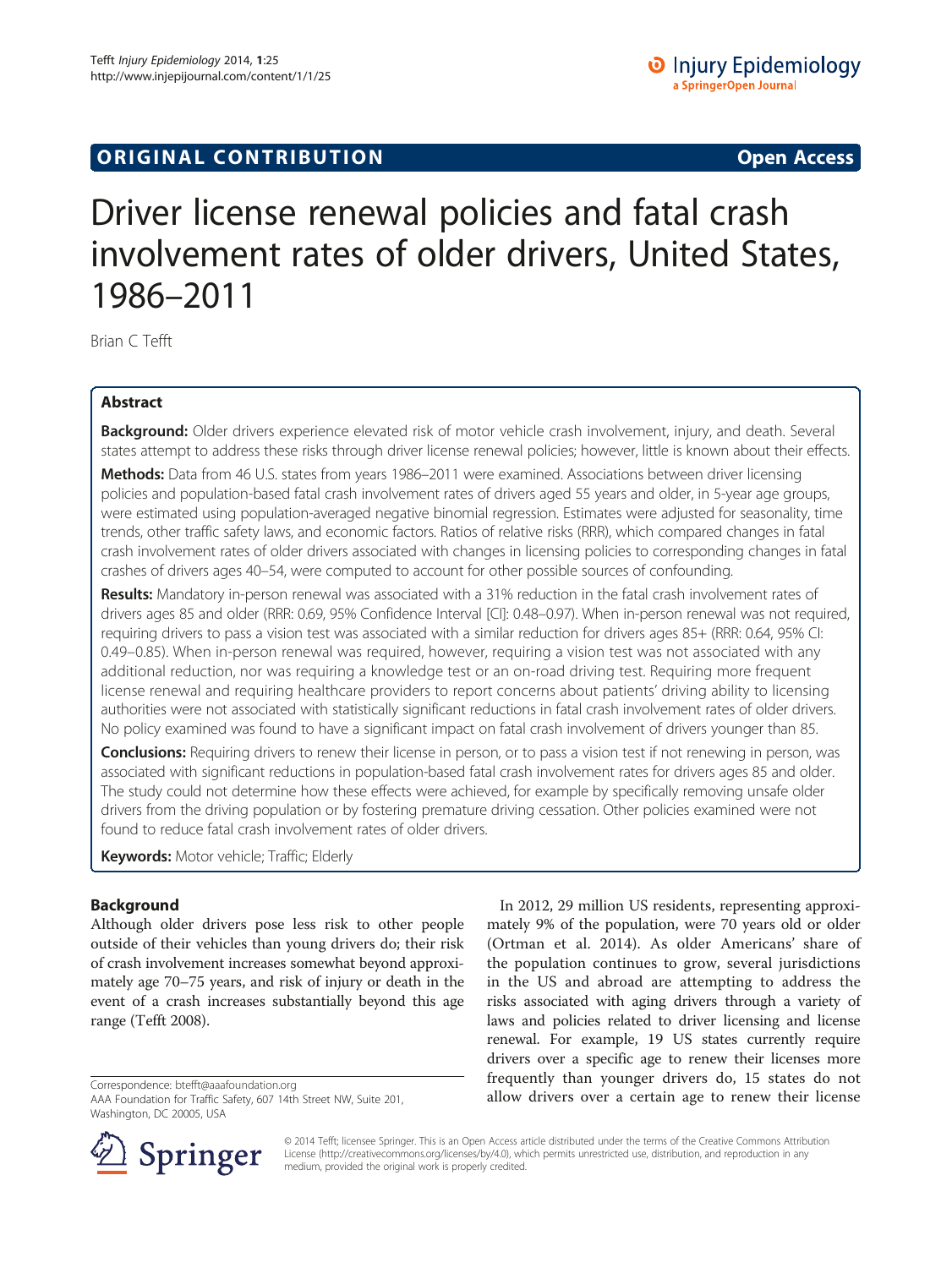by mail and/or online despite allowing younger drivers to do so, and one state requires drivers over the age of 75 years to pass an on-road driving test when renewing their license (Insurance Institute for Highway Safety [2014\)](#page-9-0).

Despite substantial interest in addressing the safety of older drivers through the driver licensing system, few studies have examined the safety impacts of driver licensing laws and policies for older drivers (Dugan et al. [2013](#page-9-0)). Two studies analyzed data from the United States from the 1980's and concluded that requiring older drivers to pass a vision test to renew their license was associated with reductions in rates of fatal crashes (Levy et al. [1995;](#page-9-0) Shipp [1998\)](#page-10-0). However, a more recent study found that requiring drivers aged 85 years old and older to renew their license in person was associated with reductions in rates of fatal crashes, but requiring a vision test was not associated with further reductions after controlling for mandatory in-person renewal (Grabowski et al. [2004\)](#page-9-0). The objective of this study was to examine the relationship between state driver license renewal laws and the fatal crash involvement rates of older drivers while controlling for the effects of other factors that might also influence safety.

### Methods

#### Study design

A panel data set of drivers involved in fatal motor vehicle crashes, driver license renewal policies, and potential confounding variables by state, year, quarter, and age group, spanning years 1986–2011, was compiled and analyzed. Drivers were categorized into age groups 55–59, 60–64, 65–69, 70–74, 75–79, 80–84, and 85+ years. Drivers aged 40–54 years were included as a reference group.

#### Data

#### Fatal crashes

Data on drivers involved in fatal motor vehicle crashes were obtained from the National Highway Traffic Safety Administration's Fatality Analysis Reporting System [\(2013](#page-10-0)), which comprises data on all motor vehicle crashes that occur on public roadways in the United States and result in a death within 30 days of the crash. Data from crashes that occurred in years 1986–2011 were analyzed. Only crash-involved drivers operating a car, pickup truck, van, minivan, or sport utility vehicle were examined; drivers of motorcycles, large trucks, and other types of vehicles were excluded, as many of these vehicles require a different type of license or in some cases no license and were outside of the scope of the study. Drivers were grouped by the state in which their license was issued (or state of residence if unlicensed), which was not necessarily the state in which the crash occurred.

#### Driver licensing laws and policies

Historical data on driver license renewal requirements were compiled by review of existing archival sources (Carr et al. [2010;](#page-9-0) Federal Highway Administration, [1984, 1986, 1988](#page-9-0), [1990, 1992, 1994](#page-9-0), [1996](#page-9-0); Hawley and Tannahill [1989;](#page-9-0) Lococo [2003;](#page-9-0) National Conference of State Legislatures [2005](#page-9-0), [2006, 2007, 2008](#page-9-0), [2009, 2010](#page-9-0), [2011,](#page-9-0) [2012](#page-10-0); National Highway Traffic Safety Administration & American Association of Motor Vehicle Administrators [1986](#page-10-0), [1990, 1995, 1999;](#page-10-0) Petrucelli and Malinowski [1992;](#page-10-0) Wang et al. [2003](#page-10-0)).

Data compiled from these sources included the length of the renewal period; whether renewal must be performed in person or whether renewal by mail or online was allowed; whether visual acuity tests (hereafter *vision* tests), knowledge tests (beyond identification of road signs), and on-road driving tests were required; and whether physicians were required to report patients to the licensing authority in the event of specific medical diagnoses and/or general concerns about driving (hereafter *mandatory* reporting) or whether such reporting was voluntary.

These variables were coded according to the laws applicable to all drivers, or to all drivers of a certain age, along with the dates when the corresponding laws became effective. Laws that applied only to drivers identified by factors other than age (e.g., based on crash involvement or traffic infractions) were not examined.

After compiling data from archival sources, questionnaires were developed for state driver licensing authorities to fill in any gaps and to confirm that all other information was correct by typing "OK" after each entry. The questionnaires were sent by e-mail to state Department of Motor Vehicles administrators, along with a cover letter explaining the research project. Completed questionnaires were obtained from representatives of all jurisdictions except Alabama, Connecticut, South Carolina, and the District of Columbia. Follow-up contacts were made by e-mail or telephone in cases where clarifications were required. Data from Oklahoma were excluded due to inability to ascertain the details of some laws. Data from the remaining 46 states were analyzed.

#### Statistical analysis

Associations between driver licensing policies and fatal crash involvement rates of older drivers were examined using population-averaged negative binomial regression. The dependent variable was the natural log of the number of drivers involved in fatal crashes in each quarter-year (January-March, April-June, July-September, October-December) in each state. The natural log of the agespecific state population (U.S. Census Bureau [2011](#page-10-0)) was included as an offset variable. Age-specific estimates were obtained from interactions of licensing policy variables with indicator variables for each age group. Models were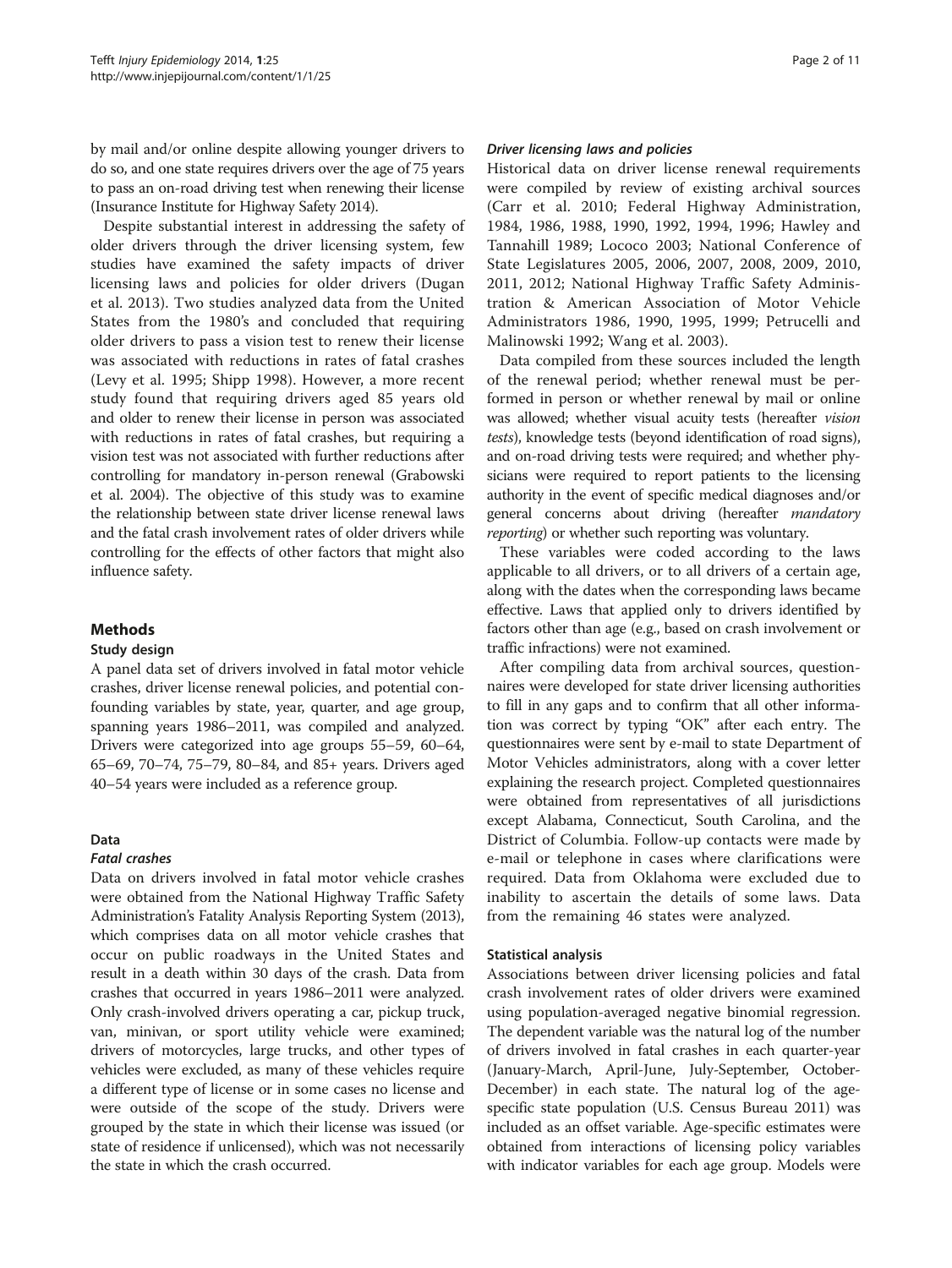estimated using generalized estimating equations with a first-order autoregressive correlation structure (Hilbe [2011\)](#page-9-0). The robust variance estimator was used to correct variances for correlations of repeated measures from the same state.

All time-varying variables  $(X_{it})$  were decomposed into a cross sectional component  $(\bar{X}_i)$ , which represented the mean value of  $X_{it}$  in state i over the entire study period, and a longitudinal component  $(X_{it}$ − $\overline{X}_i$ ), which represented the deviation at time t of each  $X_{it}$  from its mean value. Both components were included in the same model. The longitudinal component was used to estimate the effect of a policy change on rates of fatal crashes; the cross-sectional component was included to account for underlying differences between states that tended to have different policies during the study period, not to estimate the effects of policies.

Driver licensing policies examined were: the renewal period; mandatory in-person license renewal; mandatory vision, knowledge, and on-road driving testing; and mandatory vs. voluntary reporting laws for physicians. Licensing policies were coded according to those in effect on the first day of each quarter. Mandatory in-person renewal, vision tests, knowledge tests, and on-road driving tests were modeled as the proportion of all renewals at which each applied (0 = never,  $1/3$  = every third renewal,  $1/2$  = every other renewal, 1 = every renewal). Vision tests required in conjunction with in-person renewal were modeled as an effect modifier for in-person renewal; vision tests required outside of mandatory in-person renewal were modeled separately. Knowledge tests and on-road driving tests were modeled only as effect modifiers for in-person renewal, as neither was ever required when in-person renewal was not. Mandatory versus voluntary reporting laws for physicians were represented by a binary indicator variable.

The date when each individual crash-involved driver last renewed his or her license was not provided in the data, thus it was not always possible to ascertain what license renewal policies were in effect when a given crashinvolved driver last renewed his or her license. Instead, the proportion of drivers in each age group who would have been subject to each respective licensing policy in a given year was estimated by modeling the renewal period as its reciprocal and dividing variables representing vision, knowledge, and on-road driving test requirements by the renewal period. For example, if the renewal period was 4 years and in-person renewal was required for every other renewal, then approximately 1/4 of drivers would have been required to renew their licenses each year  $\left(\frac{1 \text{ renewal}}{4 \text{ years}}\right)$  and approximately 1/8 of drivers would have been required to renew their licenses in person each year  $\left(\frac{1 \text{ renewal}}{4 \text{years}} \times \frac{1 \text{ in-person renewal}}{2 \text{ renewals}}\right)$ . When the renewal period changed, the proportion of drivers

who would have been required to renew their licenses each year would have been a function of both the previous renewal period and the current renewal period for several years following the change—this was modeled using weighted averages of the previous and current renewal periods. If any age-specific licensing policy took effect at an age other than the ages used to define age groups for analysis (e.g., at age 77), the corresponding variable was weighted by the proportion of the population of the age group to whom the requirement applied.

Potential confounders examined in preliminary models were per se blood alcohol concentration (BAC) laws, maximum Interstate highway speed limits, seatbelt use laws for drivers and front-seat passengers (Masten et al. [2011](#page-9-0); Insurance Institute for Highway Safety [2014](#page-9-0)), state unemployment rates (Bureau of Labor Statistics [2013](#page-9-0)), inflation-adjusted state percapita personal income (Bureau of Economic Analysis [2013\)](#page-9-0), and inflation-adjusted state gasoline prices (Energy Information Administration [2012\)](#page-9-0). Models also included seasonal effects (dummy variables for quarters) and a linear time trend for each age group. Dummy variables for each year were included to account for nationwide yearly variation in rates of fatal crashes.

Because the effects of the driver licensing policies examined were often represented by functions of multiple policies (e.g., the effect of mandatory in-person renewal was modeled as the proportion of renewals that were required to be in-person divided by the renewal period), marginal standardization (Graubard and Korn [1999;](#page-9-0) Cummings [2009\)](#page-9-0) was used to compute adjusted relative risks (aRR) for changes in each individual licensing policy given the distribution of the other licensing policies and confounders present in the population over the study period. For example, the effect of mandatory in-person renewal was estimated as follows. The fatal crash involvement rate in each state-quarter was predicted from the fitted model with the proportion of renewals required to be in-person set to 1, and again with it set to 0, each time using the actual observed values of all other explanatory variables in each state-quarter. The rates predicted with and without mandatory in-person renewal, respectively, were then averaged across all statequarters. The average of the rates predicted with mandatory in-person renewal divided by the average of the rates predicted without mandatory in-person renewal is the aRR for mandatory in-person renewal. (Note that although the regression model took into account the phasing-in of each policy over time, the aRRs represent the effect of a policy that has been fully phased-in and is applicable to all drivers in a given age group, relative to the policy not being present at all.)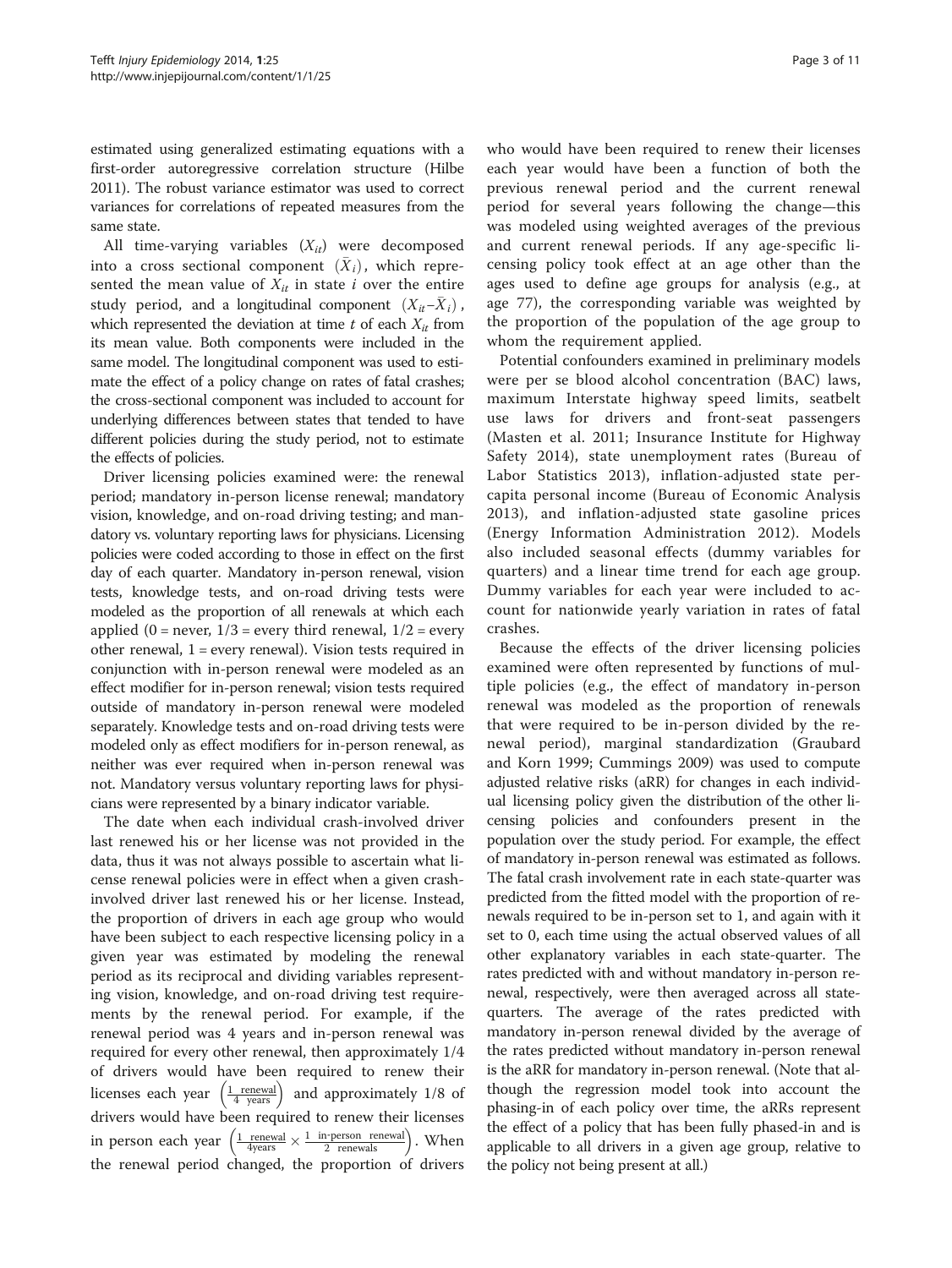To account for other unmeasured factors that might have influenced rates of fatal crashes, the aRR for each licensing policy for each age group was divided by the aRR for the same licensing policy for drivers ages 40–54, who were used as a reference, yielding a ratio of relative risks (RRR).

Standard errors of aRRs and RRRs were estimated on the log scale using the delta method (Casella and Berger [2002](#page-9-0)); the endpoints of the 95% confidence intervals of the logs of the aRR and RRR were exponentiated to obtain the 95% confidence intervals for the aRR and RRR.

To assess whether a potential confounder actually confounded the association of driver licensing policies with fatal crash involvement rates of older drivers, models were estimated with and without each potential confounder; the confounder was retained if the RRR for any licensing policy differed by 10% or more in the reduced model relative to its value in the full model, otherwise it was removed. Seatbelt laws; dummy variables for individual years; and interactions of age groups with BAC laws, unemployment rates, and per-capita personal income were thus removed.

The final model included age-specific seasonal effects and linear time trends; cross-sectional and longitudinal components of BAC laws, unemployment rates, and percapita personal income; and interactions between each age group and longitudinal and cross-sectional components of gasoline prices, maximum Interstate highway speed limits, and all licensing policy variables. Analyses were performed using Stata version 13.1 (StataCorp LP, College Station, TX).

## Results

#### License renewal period

During the study period, the driver's license renewal periods in effect in states at various times ranged from 1 year to 12 years; Table [1](#page-4-0) shows the distribution of state renewal periods by driver age for selected years. Many states had shorter renewal periods for younger drivers than for older drivers; the mean renewal period at the end of the study period was 5.7 years for drivers ages 40–54 and 4.4 years for drivers ages 85 years and older (Table [1](#page-4-0)). The average state renewal period increased over the course of the study period for all ages, though some states decreased their renewal periods for some or all drivers.

After controlling for other licensing policies and potential confounders, a one-year reduction in the renewal period initially appeared to be associated with significant increases in the fatal crash involvement rates of drivers ages 60–64 and 70–74 years (Table [2](#page-6-0), bottom panel). However, after accounting for concurrent changes in the fatal crash involvement rates of drivers in the reference group of drivers ages 40–54, changes in the renewal

period were not associated with significant changes in fatal crash involvement rates of any of the older age groups, although RRRs approached statistical significance for the two oldest groups (Table [2,](#page-6-0) top panel).

#### In-person renewal

Although most states required either every license renewal or every other renewal to be conducted in person, older drivers were more likely than younger drivers to be required to appear in person for every renewal. This was especially true toward the end of the study period, as several states began to allow younger drivers to renew their licenses by mail or online but continued to require the oldest drivers to renew in person (Table [1](#page-4-0)).

Implementing a requirement for drivers to renew their licenses in person was associated with a 28% reduction in fatal crash involvement rates of drivers ages 85 years and older (aRR: 0.72, 95% CI: 0.55–0.94) after controlling for potential confounders as well as other licensing requirements sometimes present in conjunction with in-person renewal (Table [2](#page-6-0), bottom panel). After accounting for concurrent changes in the fatal crash involvement rates of drivers ages 40–54, the estimated reduction in fatal crash involvement rates of drivers ages 85 years and older was 31% (RRR: 0.69, 95% CI: 0.48–0.97). Estimated effects were smaller (RRRs were closer to 1) and were not statistically significant for younger age groups.

#### Vision test

Most states required all drivers to pass a vision test at every in-person license renewal irrespective of age, though a small number of states required only drivers older than a certain age to pass a vision test, and as noted previously, many states required older drivers to renew their license more frequently in general and to do so in-person at a higher proportion of renewals (Table [1](#page-4-0)). While most required vision testing was required and performed in conjunction with mandatory in-person license renewal, 6 states required drivers to pass a vision test even when renewal was not required to be in-person (e.g., allowed drivers to renew their license by mail or online but in such cases required the driver to submit a vision report from a healthcare provider).

Overall, changes in requirements for drivers to pass a vision test when renewing their license were not associated with statistically significant changes in rates of fatal crash involvement for older drivers. However, when in-person renewal was not required, implementing a requirement for drivers to pass a vision test was associated with a significant reduction in fatal crash involvement rates for drivers ages 85 years and older (RRR: 0.64, 95% CI: 0.49–0.85) (Table [2](#page-6-0)). When in-person renewal was required, and vision testing was required as a component of in-person renewal, the vision test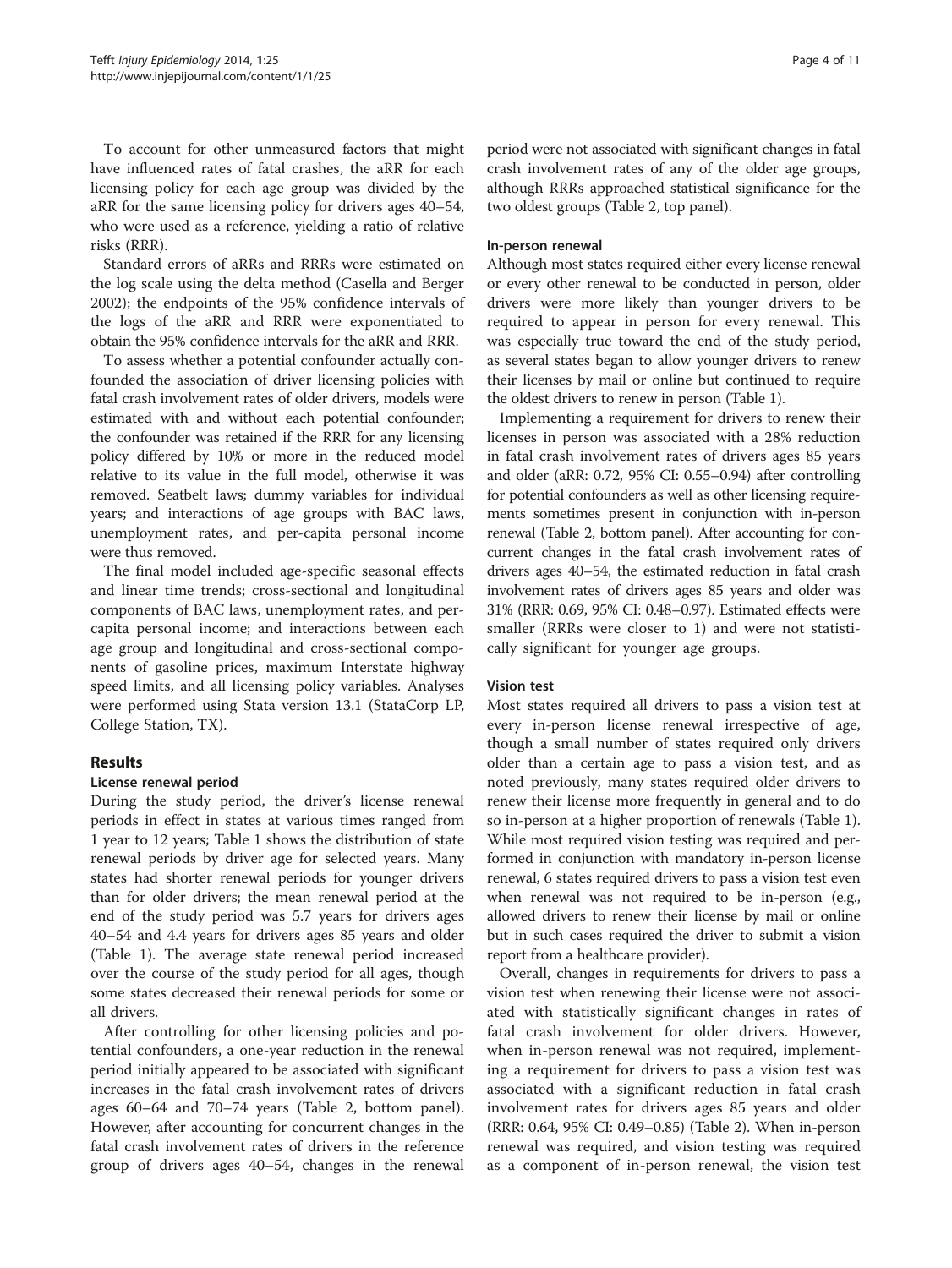|                               | 1986                                                                                                                      | 1991           | 1996                                                                                                              | 2001         | 2006         | 2011         |  |  |  |  |  |
|-------------------------------|---------------------------------------------------------------------------------------------------------------------------|----------------|-------------------------------------------------------------------------------------------------------------------|--------------|--------------|--------------|--|--|--|--|--|
| Renewal period                | State renewal period, years<br>Mean (minimum - maximum)                                                                   |                |                                                                                                                   |              |              |              |  |  |  |  |  |
| Driver age (years)            |                                                                                                                           |                |                                                                                                                   |              |              |              |  |  |  |  |  |
| 40-54                         | $4.1(3-6)$                                                                                                                | $4.2(3-6)$     | $4.5(3-12)$                                                                                                       | $5.3(4-12)$  | $5.5(4-12)$  | $5.7(4-12)$  |  |  |  |  |  |
| 55-59                         | $4.1(3-6)$                                                                                                                | $4.2(3-6)$     | $4.5(3-12)$                                                                                                       | $5.3(4-12)$  | $5.5(4-12)$  | $5.7(4-12)$  |  |  |  |  |  |
| 60-64                         | $4.1(3-6)$                                                                                                                | $4.2(3-6)$     | $4.3(3-6)$                                                                                                        | $5.3(4-12)$  | $5.4(4-12)$  | $5.6(4-12)$  |  |  |  |  |  |
| 65-69                         | $4.1(2-6)$                                                                                                                | $4.1(2-6)$     | $4.2$ (2-6)                                                                                                       | $5.0(4-8)$   | $5.1(4-8)$   | $5.2(4-8)$   |  |  |  |  |  |
| 70-74                         | $3.9(2-6)$                                                                                                                | $4.0(2-6)$     | $4.1(2-6)$                                                                                                        | $4.7(2-8)$   | $4.8(2-8)$   | $5.0(2-8)$   |  |  |  |  |  |
| 75-79                         | $3.9(2-6)$                                                                                                                | $4.0(2-6)$     | $4.1(2-6)$                                                                                                        | $4.4(1-8)$   | $4.5(1-8)$   | $4.6(1-8)$   |  |  |  |  |  |
| 80-84                         | $3.9(2-6)$                                                                                                                | $3.9(2-6)$     | $4.1(2-6)$                                                                                                        | $4.4(1-8)$   | $4.4(1-8)$   | $4.5(1-8)$   |  |  |  |  |  |
| $85+$                         | $3.9(2-6)$                                                                                                                | $3.9(2-6)$     | $4.1(2-6)$                                                                                                        | $4.4(1-8)$   | $4.4(1-8)$   | $4.4(1-8)$   |  |  |  |  |  |
| In-person renewal             | Number of states requiring renewal to be performed in-person:<br>Every renewal (every other renewal, every third renewal) |                |                                                                                                                   |              |              |              |  |  |  |  |  |
| 40-54                         | 34(6,1)                                                                                                                   | 32(8,1)        | 29 (10,2)                                                                                                         | 26 (13,2)    | 24 (17,2)    | 22(20,1)     |  |  |  |  |  |
| 55-59                         | 34(6,1)                                                                                                                   | 32(8,1)        | 29 (10,2)                                                                                                         | 26 (13,2)    | 24 (17,2)    | 22 (20,1)    |  |  |  |  |  |
| 60-64                         | 34(6,1)                                                                                                                   | 32(8,1)        | 29 (10,2)                                                                                                         | 26 (13,2)    | 25 (16,2)    | 23 (19,1)    |  |  |  |  |  |
| 65-69                         | 34(6,1)                                                                                                                   | 33(7,1)        | 30(9,2)                                                                                                           | 26 (13,2)    | 25 (16,2)    | 23 (19,1)    |  |  |  |  |  |
| 70-74                         | 35(5,1)                                                                                                                   | 34(7,0)        | 32(8,1)                                                                                                           | 29 (11,1)    | 29 (13,1)    | 28 (15,0)    |  |  |  |  |  |
| 75-79                         | 36(5,1)                                                                                                                   | 36(6,0)        | 34(7,1)                                                                                                           | 31(10,1)     | 31(11,1)     | 31 (12,0)    |  |  |  |  |  |
| 80-84                         | 36(5,1)                                                                                                                   | 36(6,0)        | 34(7,1)                                                                                                           | 31(10,1)     | 32 (10,1)    | 33 (10,0)    |  |  |  |  |  |
| $85+$                         | 36(5,1)                                                                                                                   | 36(6,0)        | 34(7,1)                                                                                                           | 31 (10,1)    | 32 (10,1)    | 33 (10,0)    |  |  |  |  |  |
| Vision test*                  |                                                                                                                           |                | Number of states requiring a vision test: At mandatory in-person renewal (outside of mandatory in-person renewal) |              |              |              |  |  |  |  |  |
| 40-54                         | 34(0)                                                                                                                     | 35(0)          | 35 (0)                                                                                                            | 35 (0)       | 35(1)        | 36(1)        |  |  |  |  |  |
| 55-59                         | 34(0)                                                                                                                     | 35(0)          | 35(0)                                                                                                             | 35(0)        | 36(1)        | 37(1)        |  |  |  |  |  |
| 60-64                         | 34(0)                                                                                                                     | 35(0)          | 35(1)                                                                                                             | 35(1)        | 36(2)        | 37(2)        |  |  |  |  |  |
| 65-69                         | 34(1)                                                                                                                     | 35(1)          | 35(1)                                                                                                             | 35(1)        | 37(2)        | 38(3)        |  |  |  |  |  |
| 70-74                         | 34(1)                                                                                                                     | 35(1)          | 35(2)                                                                                                             | 35(2)        | 37(3)        | 38(4)        |  |  |  |  |  |
| 75-79                         | 34(1)                                                                                                                     | 35(1)          | 35(2)                                                                                                             | 35(2)        | 37(3)        | 38 (4)       |  |  |  |  |  |
| 80-84                         | 34(1)                                                                                                                     | 35(1)          | 35(2)                                                                                                             | 35(2)        | 37(4)        | 38(5)        |  |  |  |  |  |
| $85+$                         | 34(1)                                                                                                                     | 35(1)          | 35(2)                                                                                                             | 35(2)        | 37(4)        | 38(5)        |  |  |  |  |  |
| Knowledge test                |                                                                                                                           |                | Number of states requiring knowledge test at every in-person renewal                                              |              |              |              |  |  |  |  |  |
| 40-54                         | $\overline{2}$                                                                                                            | $\overline{2}$ | $\overline{2}$                                                                                                    | 1            | $\circ$      | $\circ$      |  |  |  |  |  |
| 55-59                         | $\overline{2}$                                                                                                            | $\overline{2}$ | $\overline{2}$                                                                                                    | $\mathbf{1}$ | $\circ$      | $\circ$      |  |  |  |  |  |
| 60-64                         | $\overline{2}$                                                                                                            | $\overline{2}$ | $\overline{2}$                                                                                                    | $\mathbf{1}$ | $\circ$      | $\circ$      |  |  |  |  |  |
| 65-69                         | $\overline{2}$                                                                                                            | $\overline{2}$ | $\overline{2}$                                                                                                    | $\mathbf{1}$ | $\circ$      | $\circ$      |  |  |  |  |  |
| 70-74                         | 2                                                                                                                         | 3              | 3                                                                                                                 | 2            | $\mathbf{1}$ | $\mathbf{1}$ |  |  |  |  |  |
| 75-79                         | 3                                                                                                                         | 4              |                                                                                                                   | 3            |              |              |  |  |  |  |  |
| 80-84                         | 3                                                                                                                         | 4              | 4                                                                                                                 | 3            |              |              |  |  |  |  |  |
| $85+$                         | 3                                                                                                                         | 4              | 4                                                                                                                 | 3            |              |              |  |  |  |  |  |
| On-road driving test          |                                                                                                                           |                | Number of states requiring on-road driving test at every in-person renewal                                        |              |              |              |  |  |  |  |  |
| <70                           | $\mathbf{0}$                                                                                                              | $\mathbf 0$    | 0                                                                                                                 | $\mathbf 0$  | $\mathbf{0}$ | $\circ$      |  |  |  |  |  |
| 70-74                         |                                                                                                                           | $\mathbf 0$    | $\mathbf{0}$                                                                                                      | $\mathbf 0$  | $\Omega$     | 0            |  |  |  |  |  |
| 75-79                         | 3                                                                                                                         | 3              | 3                                                                                                                 | 3            | 2            | 2            |  |  |  |  |  |
| 80-84                         | 3                                                                                                                         | 3              | 3                                                                                                                 | 3            | 2            | 2            |  |  |  |  |  |
| $85+$                         | 3                                                                                                                         | 3              | 3                                                                                                                 | 3            | 2            | 2            |  |  |  |  |  |
| Reporting law for physicians* | Number of states in which reporting by physicians is mandatory                                                            |                |                                                                                                                   |              |              |              |  |  |  |  |  |
|                               | 6                                                                                                                         | 6              | 6                                                                                                                 | 6            | 6            | 6            |  |  |  |  |  |

#### <span id="page-4-0"></span>Table 1 State driver licensing policies in effect on January 1 of selected years in relation to driver age, 46 U.S. states, 1986–2011

Alabama, Connecticut, District of Columbia, Oklahoma, and South Carolina were excluded due to missing data on history of laws. \*Data on vision testing & mandatory reporting law were excluded for Georgia for years 1986–1992.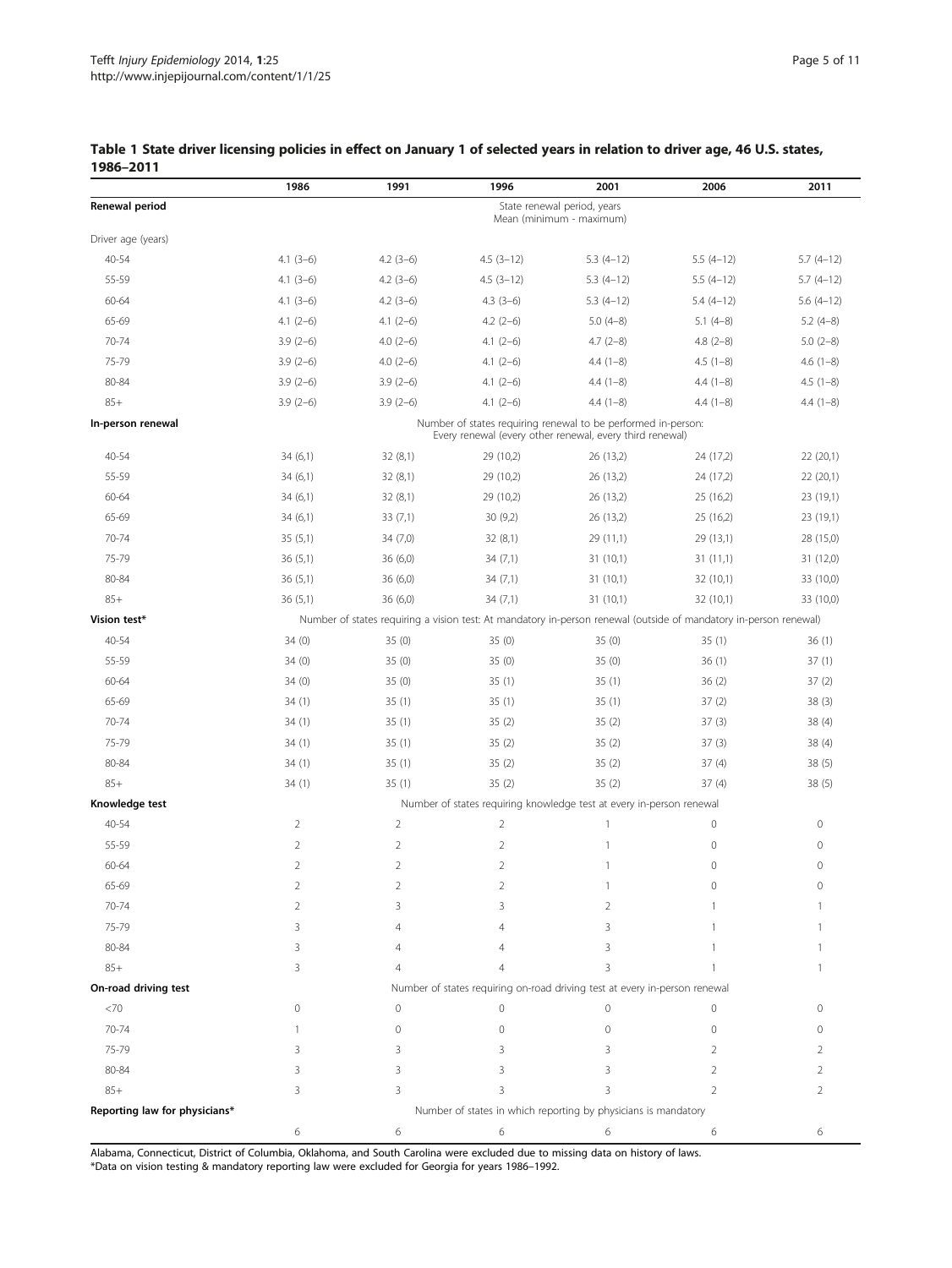was not associated with any additional reduction in rates of fatal crashes beyond that associated with inperson renewal alone.

### Knowledge test

Only four states required any drivers to pass a knowledge test (beyond simple recognition of road signs) at routine in-person license renewal at any point during the study period. Hawaii and Michigan applied the requirement to all drivers, California to drivers ages 70 and older, and Indiana to drivers ages 75 and older. Hawaii, Indiana, and Michigan had their requirements in effect at the beginning of the study period and repealed them in 1997, 2003, and 2004, respectively, providing some data with which to assess the effect of the policy change. California's knowledge testing requirement took effect in the second year of the study period and was retained throughout, providing very little data with which to examine the effect of the policy change.

There was no evidence that requiring a driver to pass a knowledge test at routine in-person license renewal was associated with any reduction in fatal crash involvement rates beyond that associated with mandatory inperson renewal alone. The aRR for requiring a knowledge test was larger than 1 for all age groups except ages 55–59; however, none even approached statistical significance, nor did the RRRs (Table [2](#page-6-0)).

#### On-road driving test

Only three states—Illinois, Indiana, and New Hampshire required drivers above a specified age to pass an on-road driving test at routine license renewal at any point during the study period. Illinois had a road test requirement that applied to drivers ages 69 years and older at the beginning of the study period, changed the requirement to take effect at age 75 in 1989, and it remained in effect for the remainder of the study period. New Hampshire had a requirement that applied to drivers ages 75 and older for all but the final five months of the study period. Indiana required drivers ages 75 and older to pass an on-road driving test at routine license renewal from the beginning of the study period through 2004, and then repealed the requirement in 2005.

Implementing a requirement for drivers to pass an onroad driving test at routine in-person license renewal was not associated with significant changes in fatal crash involvement rates for drivers in any of the age groups examined. RRRs could not be computed because drivers in the reference group aged 40–54 were never required to pass an on-road driving test at routine in-person license renewal in any state; however, aRRs provided no significant evidence of any effect (Table [2](#page-6-0)).

#### Mandatory reporting laws

Although six states required physicians to report patients to the licensing authority under some conditions during the study period, no state enacted or repealed such a law, thus it was not possible to assess the effect of enacting or repealing such a law in the same manner as was done for other laws and policies examined in this study. However, in adjusted cross-sectional comparisons, fatal crash involvement rates of older drivers were not significantly higher or lower in states with mandatory reporting laws for physicians compared with states in which reporting was voluntary.

## **Discussion**

This study investigated the relationship between several specific state driver license renewal policies and the fatal crash involvement rates of older drivers. Results showed that requiring drivers to renew their licenses in person was associated with significant reductions in populationbased fatal crash involvement rates for drivers ages 85 years old and older, a result also reported by Grabowski et al. [\(2004](#page-9-0)). Results also showed that when in-person renewal was not required, requiring drivers to pass a vision test was associated with similar reductions in rates of fatal crashes among drivers ages 85+. However, when in-person renewal was required, requiring a vision test at in-person renewal was not associated with any further reduction in rates of fatal crashes. The length of the renewal period, requirements to pass a knowledge test or an on-road driving test, and mandatory reporting laws for physicians were not found to be significantly associated with rates of fatal crashes.

Previous literature on the relationship between vision testing and rates of fatal crashes has been mixed. Levy et al. [\(1995\)](#page-9-0) and Shipp [\(1998\)](#page-10-0) both analyzed data from all US states from the late 1980's and found that older drivers had significantly lower population-based fatal crash involvement rates in states that required vision testing at routine license renewal than in states that did not. However, the methods used by Shipp only investigated cross-sectional differences in fatal crash involvement rates between states with different laws. The methods of Levy et al. made use of both cross-sectional and longitudinal variation; however, there was very little longitudinal change in state vision testing policies over the period of Levy's study, thus those results would have been weighted heavily toward cross-sectional differences in crash rates of states with different vision testing policies than longitudinal changes in crash rates associated with changes in vision testing policies. Grabowski et al. ([2004\)](#page-9-0) used methods that removed cross-sectional variation in policies from the model and only examined longitudinal changes in policies, and like the current study, found no significant overall association between enacting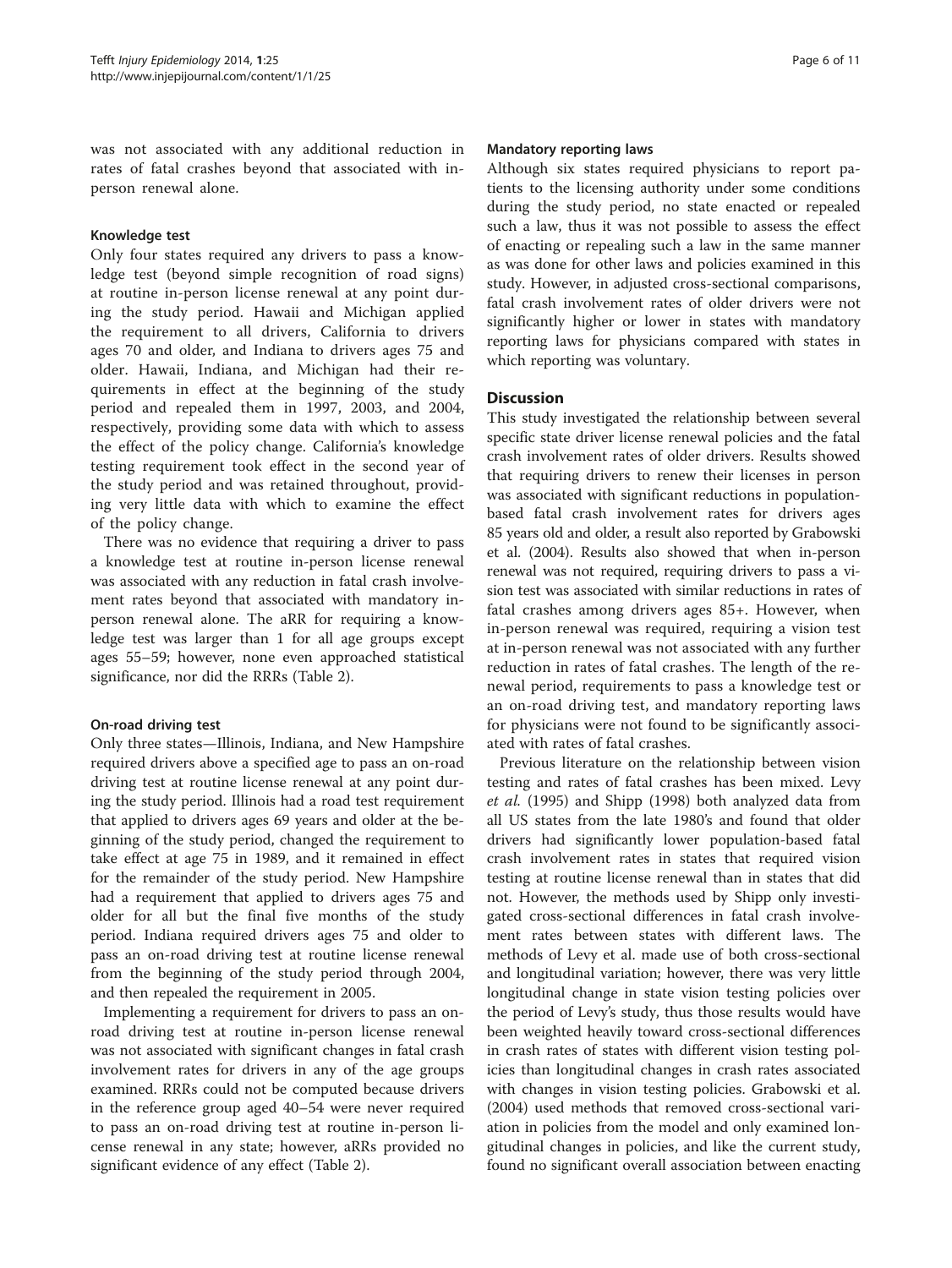|                                                          | Driver Age (years)                                |                        |                     |                     |                     |                        |                        |                     |  |  |  |  |
|----------------------------------------------------------|---------------------------------------------------|------------------------|---------------------|---------------------|---------------------|------------------------|------------------------|---------------------|--|--|--|--|
|                                                          | 40-54                                             | 55-59                  | 60-64               | 65-69               | 70-74               | 75-79                  | 80-84                  | $85+$               |  |  |  |  |
|                                                          | Ratio of relative risks (95% confidence interval) |                        |                     |                     |                     |                        |                        |                     |  |  |  |  |
| Renewal period (1 year reduction)                        | Reference                                         | $0.99(0.92 - 1.08)$    | $1.03(0.97 - 1.10)$ | $1.00(0.93 - 1.08)$ | $1.05(0.95 - 1.17)$ | $0.96(0.88 - 1.06)$    | $0.94(0.88 - 1.00)$    | $0.95(0.89 - 1.02)$ |  |  |  |  |
| In-person renewal                                        | $\overline{\phantom{a}}$                          | $1.01$ $(0.77 - 1.33)$ | $0.86(0.66 - 1.11)$ | $0.85(0.65 - 1.10)$ | $0.92(0.69 - 1.23)$ | $0.74(0.48 - 1.15)$    | $0.91(0.67 - 1.24)$    | $0.69$ (0.48-0.97)  |  |  |  |  |
| Vision testing (overall)                                 | $\overline{\phantom{a}}$                          | $1.01(0.86 - 1.20)$    | $1.08(0.89 - 1.29)$ | $1.06(0.92 - 1.23)$ | $1.00(0.84 - 1.19)$ | $1.05(0.79 - 1.40)$    | $0.93(0.80 - 1.07)$    | $0.93(0.78 - 1.10)$ |  |  |  |  |
| Vision testing (at in-person renewal)                    | $\overline{\phantom{a}}$                          | $1.01$ $(0.83 - 1.23)$ | $1.13(0.93 - 1.38)$ | $1.16(0.96 - 1.39)$ | $0.98(0.81 - 1.18)$ | $1.15(0.85 - 1.56)$    | $0.98(0.80 - 1.19)$    | $1.06(0.84 - 1.32)$ |  |  |  |  |
| Vision testing (without in-person renewal)               |                                                   | $1.03(0.76 - 1.39)$    | $0.98(0.67 - 1.44)$ | $0.91(0.70 - 1.19)$ | $1.06(0.70 - 1.61)$ | $0.85(0.41 - 1.76)$    | $0.81(0.63 - 1.03)$    | $0.64(0.49 - 0.85)$ |  |  |  |  |
| Knowledge test (at in-person renewal)                    |                                                   | $0.83(0.55 - 1.26)$    | $0.98(0.74 - 1.28)$ | $0.98(0.64 - 1.51)$ | $0.95(0.76 - 1.19)$ | $0.89(0.70 - 1.13)$    | $0.93(0.74 - 1.17)$    | $0.97(0.76 - 1.24)$ |  |  |  |  |
| On-road driving test (at in-person renewal) <sup>a</sup> |                                                   |                        |                     |                     |                     |                        |                        |                     |  |  |  |  |
| Mandatory reporting law for physicians <sup>b</sup>      | $\sim$                                            | $1.03(0.87 - 1.23)$    | $1.01(0.86 - 1.19)$ | $0.98(0.83 - 1.16)$ | $1.03(0.88 - 1.21)$ | $1.00(0.86 - 1.16)$    | $0.98(0.84 - 1.15)$    | $0.96(0.82 - 1.14)$ |  |  |  |  |
|                                                          | Adjusted relative risk (95% confidence interval)  |                        |                     |                     |                     |                        |                        |                     |  |  |  |  |
| Renewal period (1 year reduction)                        | $1.03(0.98 - 1.09)$                               | 1.03 (0.97-1.09)       | $1.07(1.02 - 1.11)$ | 1.03 (0.98-1.09)    | $1.09(1.00 - 1.19)$ | $1.00(0.92 - 1.08)$    | $0.97(0.93 - 1.01)$    | $0.99(0.95 - 1.03)$ |  |  |  |  |
| In-person renewal                                        | $1.05(0.84 - 1.31)$                               | $1.06(0.91 - 1.25)$    | $0.90(0.79 - 1.03)$ | $0.89(0.78 - 1.02)$ | $0.97(0.80 - 1.16)$ | $0.78(0.54 - 1.14)$    | $0.96$ $(0.77 - 1.19)$ | $0.72(0.55 - 0.94)$ |  |  |  |  |
| Vision testing (overall)                                 | $0.96(0.86 - 1.07)$                               | $0.97(0.85 - 1.10)$    | $1.03(0.89 - 1.20)$ | $1.02(0.93 - 1.12)$ | $0.96(0.83 - 1.10)$ | $1.01$ (0.78-1.31)     | $0.89$ $(0.80 - 0.98)$ | $0.89(0.77 - 1.02)$ |  |  |  |  |
| Vision testing (at in-person renewal)                    | $0.94(0.80 - 1.11)$                               | $0.95(0.85 - 1.06)$    | $1.06(0.95 - 1.19)$ | $1.09(1.00 - 1.18)$ | $0.92(0.84 - 1.01)$ | $1.08(0.83 - 1.40)$    | $0.92$ $(0.82 - 1.03)$ | $0.99(0.85 - 1.16)$ |  |  |  |  |
| Vision testing (without in-person renewal)               | $0.99(0.87 - 1.12)$                               | $1.01(0.77 - 1.34)$    | $0.97(0.68 - 1.39)$ | $0.90(0.71 - 1.14)$ | $1.05(0.70 - 1.56)$ | $0.84(0.41 - 1.72)$    | $0.80$ $(0.65 - 0.98)$ | $0.64(0.50 - 0.81)$ |  |  |  |  |
| Knowledge test (at in-person renewal)                    | $1.13(0.93 - 1.38)$                               | $0.94(0.65 - 1.36)$    | $1.11(0.92 - 1.33)$ | $1.11(0.76 - 1.62)$ | $1.07(0.97 - 1.18)$ | $1.01$ $(0.89 - 1.15)$ | $1.05(0.94 - 1.18)$    | 1.10 (0.94-1.27)    |  |  |  |  |
| On-road driving test (at in-person renewal)              |                                                   |                        |                     |                     | $1.00(0.93 - 1.08)$ | $0.96(0.85 - 1.07)$    | $1.09(0.97 - 1.23)$    | $1.02(0.92 - 1.14)$ |  |  |  |  |
| Mandatory reporting law for physicians <sup>b</sup>      | $1.07(0.94 - 1.21)$                               | 1.10 (0.99-1.24)       | $1.08(0.98 - 1.20)$ | $1.05(0.94 - 1.17)$ | $1.11(1.01 - 1.21)$ | $1.07(0.98 - 1.16)$    | $1.05(0.96 - 1.16)$    | $1.03(0.93 - 1.14)$ |  |  |  |  |

<span id="page-6-0"></span>Table 2 Adjusted relative risks and ratios of relative risks, population-based fatal crash involvement rates of older drivers associated with changes in driver license renewal policies, United States, 1986–2011

Data: Fatal crashes: National Highway Traffic Safety Administration [\(2013](#page-10-0)); population: (U.S. Census Bureau [2011\)](#page-10-0); driver licensing policies: surveys of states.

Adjusted relative risks estimated using population-averaged negative binomial regression, adjusted for: age-specific seasonal effects and linear time trends; per se blood alcohol concentration laws; unemployment rates; per-capita personal income; age-specific effects of gasoline prices, maximum Interstate highway speed limits, all other variables in table, and within-state means of all time-varying variables; standardized to the observed distribution of all variables except row variable.

Alabama, Connecticut, District of Columbia, Oklahoma, and South Carolina were excluded for all years; Georgia was excluded for years 1986–1992.

a. Ratios of relative risks could not be computed for on-road driving tests because no state required drivers in the reference group to pass an on-road driving test at routine in-person license renewal at any time during the study period.

b. Adjusted relative risk for mandatory reporting law for physicians represents ratio of adjusted fatal crash involvement rate with versus without mandatory reporting law as no state enacted or repealed a mandatory reporting law during the study period; all other adjusted relative risks represent changes in adjusted fatal crash involvement rates associated with changes in corresponding policies.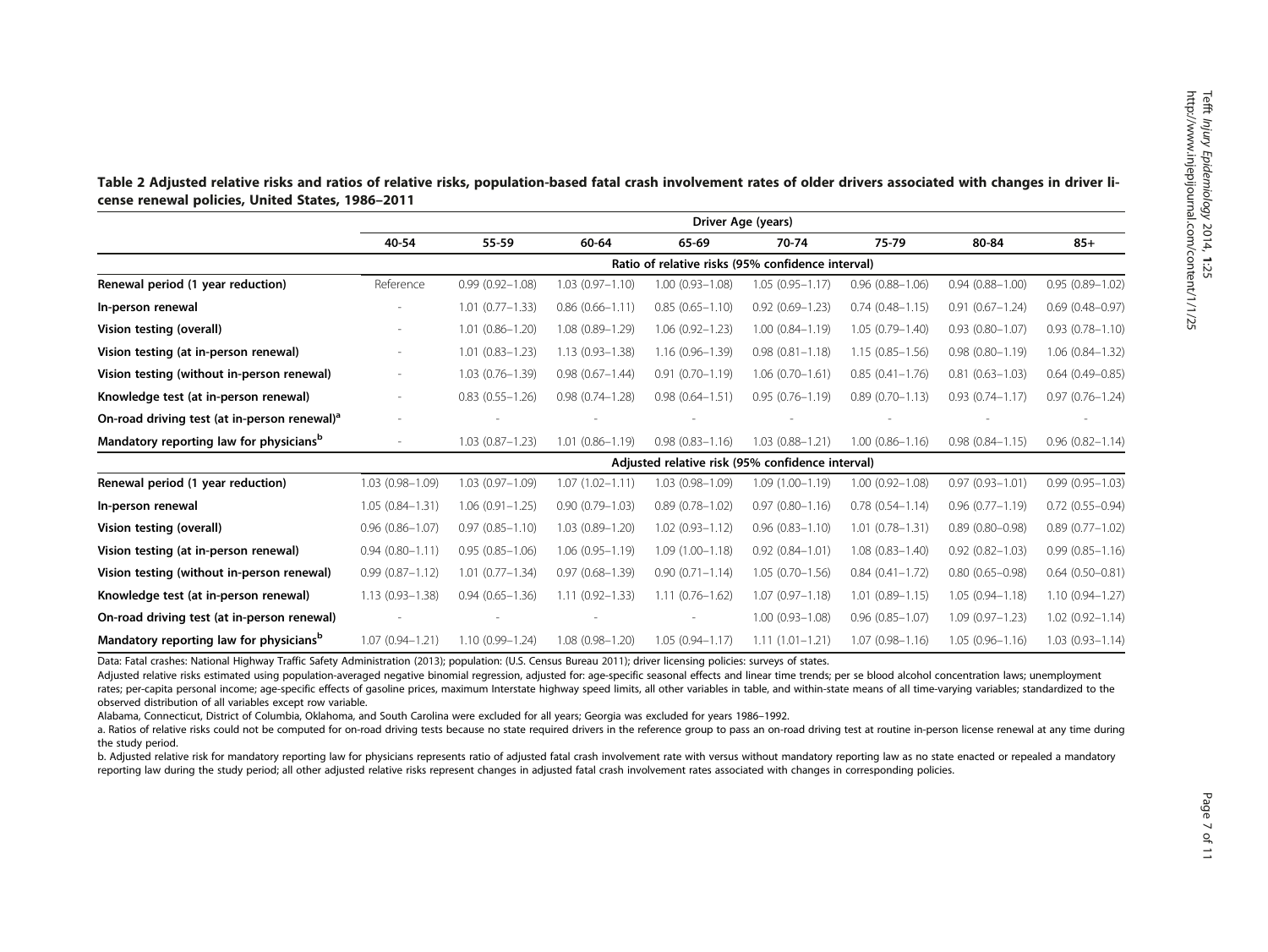or repealing of vision testing requirements and rates of fatal crashes of older drivers. The current study used cross-sectional variation in policies not to estimate their effects but rather to control for underlying differences between states, and used longitudinal changes in policies to estimate their effects. Like Grabowski et al., the current study found no association between changes in vision testing policies overall and rates of fatal crashes.

Unlike previous studies, however, the current study distinguished between vision testing required as a component of mandatory in-person renewal versus vision testing required in the absence of mandatory in-person license renewal. The finding that when in-person renewal was not required, mandatory vision testing was associated with a reduction in fatal crash involvement rates similar to that associated with in-person renewal for drivers ages 85 and older is a new finding not reported in previous studies.

McGwin et al. ([2008a\)](#page-9-0) investigated the impact of a Florida law requiring drivers ages 80 years and older to submit a vision report from a healthcare provider if renewing their license by mail or online, and found that fatal crashes of drivers ages 80 and older decreased by 17% after the law took effect in 2004, whereas no such change in fatal crashes was observed in two neighboring states that did not change their vision testing policies. (At the time of the study, every third renewal was required to be in-person and included a vision test; other renewals could be performed by mail or online and previously did not require a vision test.) These results were generally consistent with the finding of the current study that requiring a vision test when in-person renewal was not required was associated with reductions in rates of fatal crashes of drivers ages 85 years and older.

The finding that simply requiring drivers ages 85 years or older to renew their license in person, or to pass a vision test if not renewing in person, was associated with a significant reduction in their fatal crash involvement rates, but requiring drivers to pass a vision test as a component of mandatory in-person renewal was not associated with further reductions, was unexpected and potentially important. One speculative but plausible hypothesis is that requiring older drivers to interact with a professional when renewing their license—whether a licensing professional or a healthcare professional—may provide as much benefit as requiring them to undergo a specific test or tests. It is possible that license office staff and/or healthcare providers may be able to identify potentially-unsafe older drivers quickly during these encounters and refer those specific drivers for further evaluation, as opposed to mandating that all drivers over a certain age take vision tests, knowledge tests, or onroad driving tests. Meuser et al. [\(2009](#page-9-0)) studied drivers referred for medical review in the state of Missouri and

found that 27% of them were referred by license office staff; the most common reasons for referral were concerns about ability to walk, apparent confusion, and general frailty (i.e., not vision problems). It is also possible, however, that the seemingly-simple requirement to visit the licensing office or pass a vision test administered by a healthcare provider might deter a substantial proportion of drivers from attempting to renew their license in the first place. McGwin et al. ([2008b\)](#page-9-0) found that after Florida enacted a requirement for drivers ages 80 years and older to pass a vision test if renewing their license by mail or online, 93% of those who attempted to renew their license succeeded, but 20% of those eligible for renewal chose not to do so. More research is needed to understand the mechanisms by which the reductions in fatal crashes associated with mandatory in-person renewal and vision testing outside of mandatory in-person renewal come about.

One might expect that shortening the renewal period, thus requiring drivers to interact with the licensing agency more frequently, would reduce the prevalence of unsafe drivers on the road and decrease overall crash rates. However, this study found no statistically significant association between changes in the renewal period and changes in adjusted fatal crash involvements for any age group. It did appear, however, that shorter renewal periods might have been associated with reduced rates of fatal crashes for drivers ages 80–84 and 85+, as although results did not attain statistical significance, RRRs for a one-year reduction in the renewal period were 0.94 and 0.95, respectively, for these two groups, suggestive of possible benefits that the study lacked the statistical power to detect. A post hoc Wald  $\chi^2$  test of homogeneity of the RRRs suggested that the effect of the renewal period varied significantly by age  $(P = 0.025)$ , and a *post hoc* calculation of the effect of a oneyear reduction in the renewal period for drivers ages 80 years and older (i.e., 80–84 and 85+ combined) yielded a nearly-significant RRR of 0.95 (95% CI: 0.89–1.00, P = 0.06).

#### Limitations

This study had low statistical power to detect effects of some policies. Although the study examined data from 46 states spanning 26 years, some of the policies that the study sought to examine were subject to very little change over time. While most states changed their renewal period, in-person renewal requirements, and vision testing requirements for some or all drivers at some point during the study period, there were few changes in requirements for drivers to pass a knowledge test or onroad driving test, which substantially limited the study's ability to detect any possible impact of these policies. No state implemented or repealed a mandatory reporting law for physicians during the study period, thus the effect of mandatory reporting laws was based on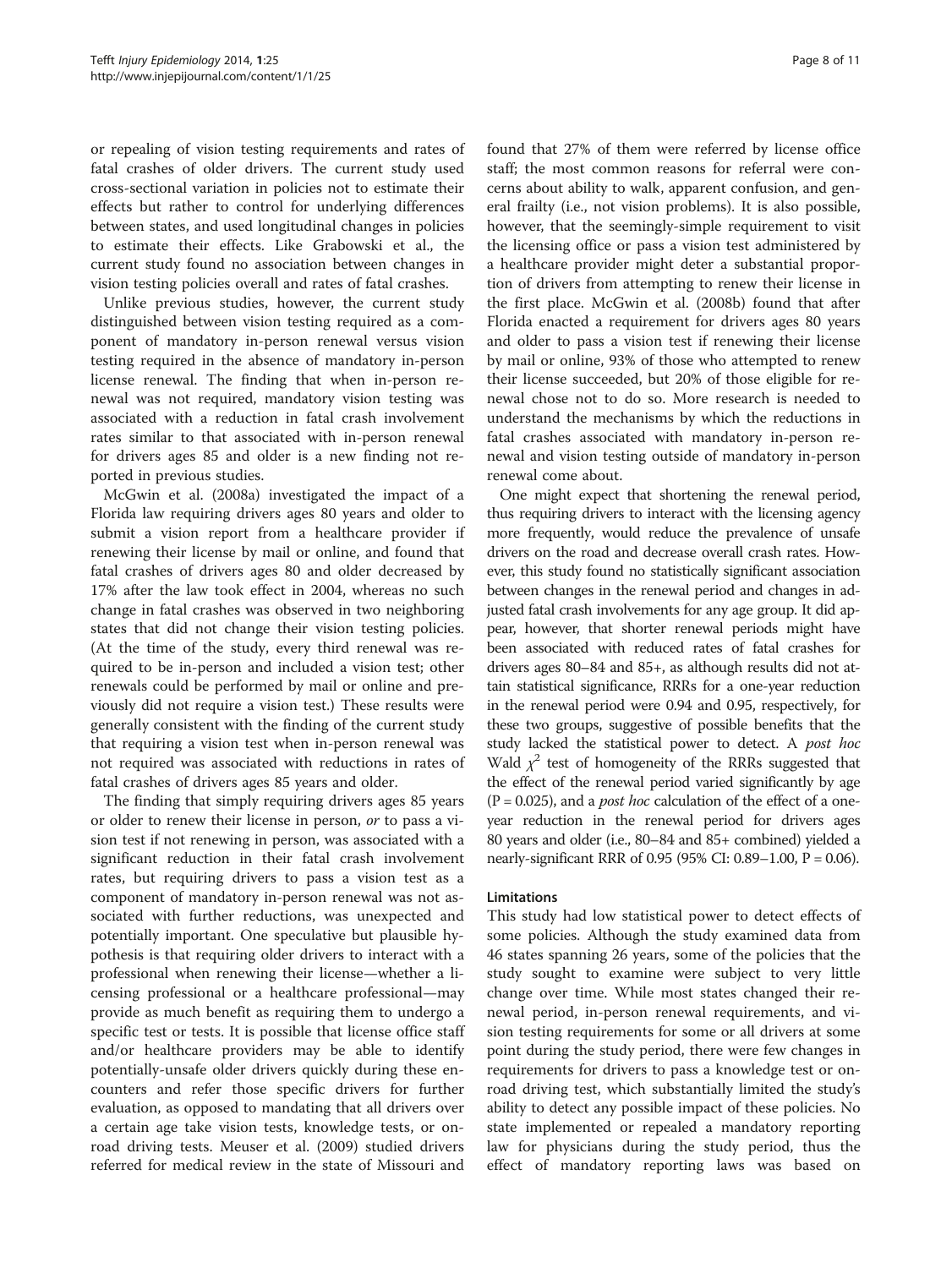comparison of adjusted rates of fatal crashes in states with versus without laws—a cross-sectional comparison which is more susceptible to bias than the longitudinal comparisons on which estimates of the effects of other policies were based. Thus, although this study produced no evidence of safety benefits associated with requiring drivers to pass a knowledge test or an on-road driving test, or of requiring physicians to report patients to the licensing authority, this study should not be interpreted as strong evidence against the possibility that such policies could be beneficial.

It was not always possible to determine what set of license renewal policies would have been in effect at the time when a particular crash-involved driver last renewed his or her license, because the date at which a given driver last renewed his or her license is not reported in available data on fatal crashes. Instead, the proportion of drivers in a state who would have been affected by a particular law or policy in a given year was estimated from the age distribution of the state's population and the length of the license renewal period. While this estimation procedure is likely to introduce some error, the error is expected to be relatively small and mostly random. However, if the estimated proportion of drivers affected by a policy were consistently biased in a particular direction, this could lead to over- or underestimation of the impact of the corresponding license renewal policies.

The type of modeling used in this study may fail to capture the unique impact of a policy implemented in a particular manner in one state and implemented differently in another. Assessing the relative strength, rigor, or difficulty of various policies as implemented in various states (e.g., a more lenient versus more stringent cutoff score for passing a mandatory vision test) was beyond the scope of this study. In-depth studies of the impacts of policy changes in individual states would be required to gain further insight into how the specific details of a particular state's implementation of a law or policy influence its impact.

Modeling the effects of laws and policies implemented in different states, at different times, sometimes in different forms, is very complex. Many other factors besides driver licensing policies influence rates of fatal crashes and could bias the results of such a study. Substantial effort was made to control for other variables that might confound the relationship between driver license renewal policies and rates of fatal crashes. In addition, changes in rates of fatal crashes among older drivers were further adjusted by computing ratios relative to corresponding changes in rates of fatal crashes among a reference group of drivers ages 40–54, whose crash rates were not expected to have been affected to any meaningful degree by the types of policies examined here, to attempt to control for any other factors that might also have influenced fatal crash involvement rates of older drivers. Notably, most results were similar with this adjustment (Table [2](#page-6-0), top panel, RRRs) or without it (Table [2,](#page-6-0) bottom panel, aRRs). However, bias could still be present if the effects of omitted variables varied by age.

Finally, this study could not determine the mechanism by which a particular law or policy affected the fatal crash involvement rates of older drivers. As discussed previously, the observed results could be attributable to the effective identification of potentially-unsafe drivers at in-person renewal, or alternatively, they could be due to premature driving cessation by some drivers who were still able to drive quite safely. Unfortunately, this question could not be addressed due to data limitations. Specifically, valid historical data on age-specific driver licensing rates by state are not available for most states. For example, in the state-by-state driver licensing data published by the Federal Highway Administration (FHWA), many states in past years did not report detailed distributions of the number of licensed older drivers by age, in which case the FHWA would estimate them based on data from previous years (Federal Highway Administration [2006](#page-9-0)), thus rendering investigation of the relationship between changes in driver licensing policies and the licensing rates of specific subgroups of older drivers (or rates of fatal crashes per licensed driver) unreliable. In-depth studies of policy changes in individual states could contribute substantially to knowledge of the mechanisms by which policies impact older drivers by examining mobility outcomes (e.g., the proportion of drivers who attempt to renew their license as opposed to allowing it to expire, the proportion of those attempting to renew who are successful, and the reasons why those who do not successfully renew their license do not do so), in addition to safety outcomes such as crash involvement. The studies by McGwin et al. of the safety impacts (McGwin et al. [2008a\)](#page-9-0) and mobility impacts (McGwin et al. [2008b](#page-9-0)) of Florida's vision testing requirement for drivers ages 80 years and older are examples of state-specific studies that provide such needed in-depth analysis.

## Conclusions

Mandatory in-person license renewal was associated with significant reductions in population-based fatal crash involvement rates of drivers ages 85 years and older, confirming the results of previous studies. When in-person renewal was not required, requiring drivers to pass a vision test in order to renew their license was associated with similar reductions; however, requiring a vision test at in-person renewal when in-person renewal was already required was not found to yield any additional reduction in rates of fatal crashes beyond that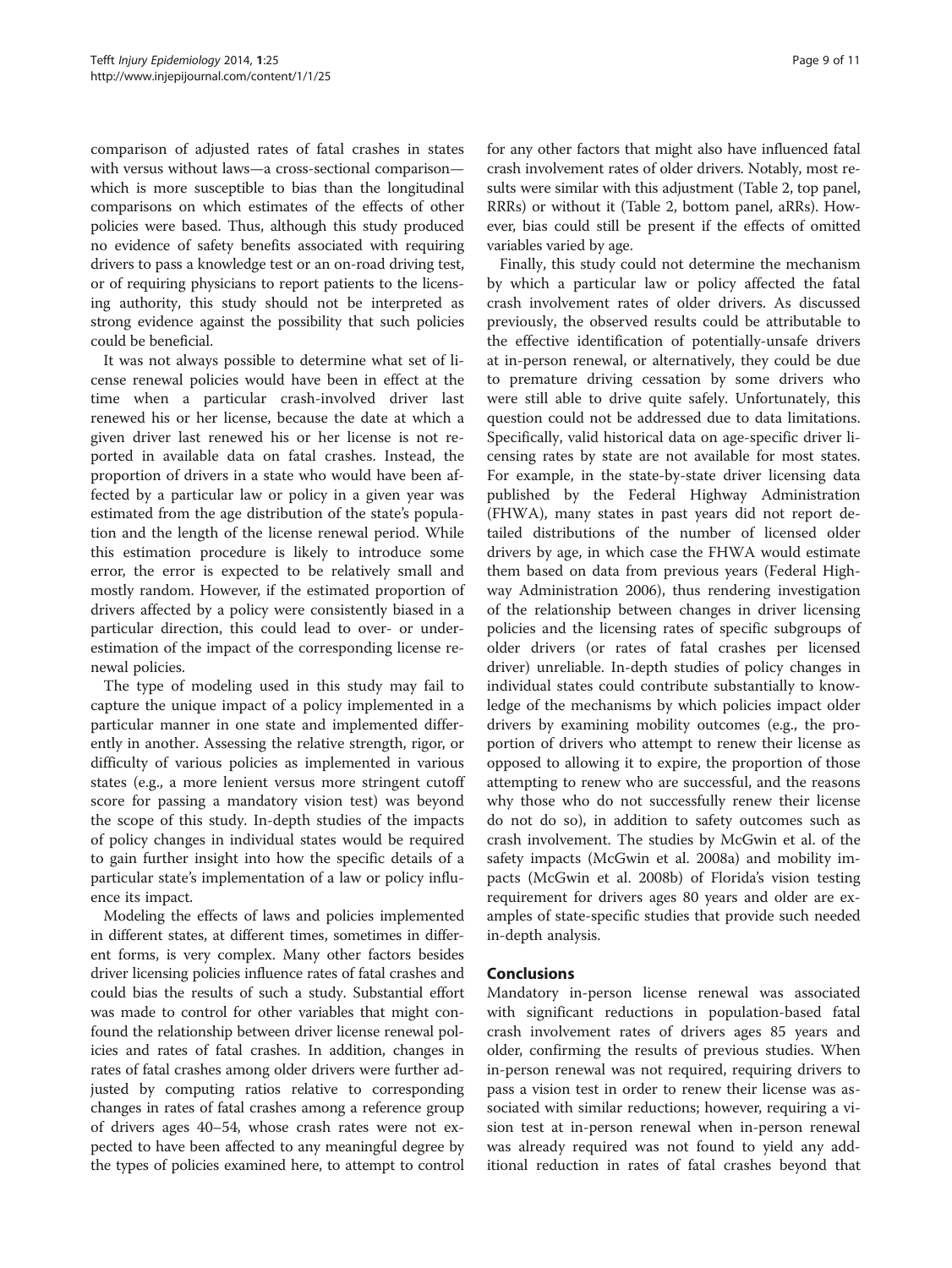<span id="page-9-0"></span>associated with in-person renewal alone. There was weak suggestive evidence that requiring drivers to renew their licenses more frequently might yield small reductions in the fatal crash involvement rates of the oldest drivers; however, this was not statistically significant. There was no evidence that requiring drivers to pass a knowledge test or an on-road driving test, or requiring physicians to report drivers to the licensing authority under specific circumstances as opposed to allowing them to do so voluntarily, reduced rates of fatal crashes; however, this study had very limited ability to detect any such benefits had they existed, and thus should not be taken as strong evidence against the possibility that such policies could improve safety.

More research is needed to understand the mechanisms by which requiring drivers to renew their licenses in person or pass a vision test outside of in-person renewal influences population-based fatal crash involvement rates. This study could not determine whether these effects were primarily accomplished through removing unsafe drivers from the driving population or whether these policies fostered some degree of premature driving cessation among drivers who were still able to drive safely. Given the absence of valid historical data on driver licensing rates in relation to driver age over a long period of time from a large number of states, indepth studies of the effects of policy changes in individual states will be needed to elucidate answers to these questions.

#### Competing interests

I declare that I have no competing interests.

#### Authors' contributions

BT designed the study, supervised data collection, and was fully responsible for all aspects of computer programming, data management, statistical analysis, interpretation of data, and drafting and revision of the manuscript.

#### Acknowledgments

The author thanks Jane Stutts and Jean Wilkins for providing invaluable assistance in compiling and verifying archival data on state driver license renewal legislation, and Scott Masten for sharing his data on speed limits, alcohol laws, and seatbelt use laws.

#### Received: 19 June 2014 Accepted: 15 September 2014 Published online: 24 October 2014

#### References

- Bureau of Economic Analysis. State Annual Personal Income and Employment. Washington, DC: Bureau of Economic Analysis; 2013. Accessed November 19, 2013. Available at: [https://www.bea.gov/regional/index.htm.](https://www.bea.gov/regional/index.htm)
- Bureau of Labor Statistics. Local Area Unemployment Statistics. Washington, DC: Bureau of Labor Statistics; 2013. Accessed April 30, 2013. Available at: [http://](http://www.bls.gov/lau/lausad.htm) [www.bls.gov/lau/lausad.htm](http://www.bls.gov/lau/lausad.htm).
- Carr DB, Schwartzberg JG, Manning L, Sempek J. Physician's Guide to Assessing and Counseling Older Drivers. 2nd ed. Washington, DC: National Highway Traffic Safety Administration; 2010.
- Casella G, Berger RL. Statistical Inference. 2nd ed. Pacific Grove, CA: Duxbury; 2002: p. 240–45.
- Cummings P. Methods for estimating adjusted risk ratios. Stata J. 2009; 9:175–96.
- Dugan E, Barton KN, Coyle C, Lee CM. U.S. Policies to enhance older driver safety: a systematic review of the literature. J Aging Soc Policy. 2013; 25:335–52.
- Energy Information Administration. Regular Gasoline Sales to End Users Prices. Washington, DC: Energy Information Administration; 2012. Updated August 1, 2012. Accessed August 27, 2012. Available at: [www.eia.gov/dnav/pet/](http://www.eia.gov/dnav/pet/pet_pri_allmg_a_epmr_pta_dpgal_m.htm) [pet\\_pri\\_allmg\\_a\\_epmr\\_pta\\_dpgal\\_m.htm.](http://www.eia.gov/dnav/pet/pet_pri_allmg_a_epmr_pta_dpgal_m.htm)
- Federal Highway Administration. Driver License Administration Requirements and Fees. Washington, DC: Federal Highway Administration; 1984.
- Federal Highway Administration. Driver License Administration Requirements and Fees. Washington, DC: Federal Highway Administration; 1986.
- Federal Highway Administration. Driver License Administration Requirements and Fees. Washington, DC: Federal Highway Administration; 1988.
- Federal Highway Administration. Driver License Administration Requirements and Fees. Washington, DC: Federal Highway Administration; 1990.
- Federal Highway Administration. Driver License Administration Requirements and Fees. Washington, DC: Federal Highway Administration; 1992.
- Federal Highway Administration. Driver License Administration Requirements and Fees. Washington, DC: Federal Highway Administration; 1994.
- Federal Highway Administration. Driver License Administration Requirements and Fees. Washington, DC: Federal Highway Administration; 1996.
- Federal Highway Administration. Highway Statistics 2005. Washington, DC: Federal Highway Administration; 2006.
- Grabowski DC, Campbell CM, Morrisey MA. Elderly licensure laws and motor vehicle fatalities. JAMA. 2004; 291(23):2840–6.
- Graubard BI, Korn EL. Predictive margins with survey data. Biometrics. 1999; 55(2):652–9.
- Hawley HV, Tannahill WJ. Licensing the Older Driver: A Summary of State Practices and Procedures. Report No. DOT HS 807443. Washington, DC: National Highway Traffic Safety Administration; 1989.
- Hilbe J. Negative Binomial Regression. 2nd ed. New York: Cambridge University Press; 2011.
- Insurance Institute for Highway Safety. State Law Summaries. Arlington, VA: Insurance Institute for Highway Safety; 2014. Accessed June 15, 2014. Available at: [www.iihs.org/iihs/topics#statelaws](http://www.iihs.org/iihs/topics#statelaws).
- Levy DT, Vernick JS, Howard KA. Relationship between driver's license renewal policies and fatal crashes involving drivers 70 years or older. JAMA. 1995; 274(13):1026–30.
- Lococo K. Summary of Medical Advisory Board Practices in the United States. Washington, DC: National Highway Traffic Safety Administration; 2003.
- Masten SV, Foss RD, Marshall S. 2011. Graduated driver licensing and fatal crashes involving 16- to 19-year-old drivers. JAMA. 2011; 306(10):1099–103.
- McGwin G, Sarrels SA, Griffin R, Owsley C, Rue LW. The impact of a vision screening law on older driver fatality rates. Arch Ophthalmol. 2008a; 126(11):1544–7.
- McGwin G, McCartt AT, Braitman KA, Owsley C. Survey of older drivers' experiences with Florida's mandatory vision re-screening law for licensure. Ophthalmic Epidemiol. 2008b; 15(2):121–7.
- Meuser TM, Carr DB, Ulfarsson GF. Motor-vehicle crash history and licensing outcomes for older drivers reported as medically impaired in Missouri. Accident Analysis & Prevention. 2009; 41(2):246–52.
- National Conference of State Legislatures. Traffic Safety and Public Health: State Legislative Action 2004. Denver, CO: National Conference of State Legislatures; 2005.
- National Conference of State Legislatures. Traffic Safety and Public Health: State Legislative Action 2005. Denver, CO: National Conference of State Legislatures; 2006.
- National Conference of State Legislatures. Traffic Safety and Public Health: State Legislative Action 2006. Denver, CO: National Conference of State Legislatures; 2007.
- National Conference of State Legislatures. Traffic Safety and Public Health: State Legislative Action 2007. Denver, CO: National Conference of State Legislatures; 2008.
- National Conference of State Legislatures. Traffic Safety and Public Health: State Legislative Action 2008. Denver, CO: National Conference of State Legislatures; 2009.
- National Conference of State Legislatures. Traffic Safety and Public Health: State Legislative Action 2009. Denver, CO: National Conference of State Legislatures; 2010.
- National Conference of State Legislatures. Traffic Safety and Public Health: State Legislative Action 2010. Denver, CO: National Conference of State Legislatures; 2011.